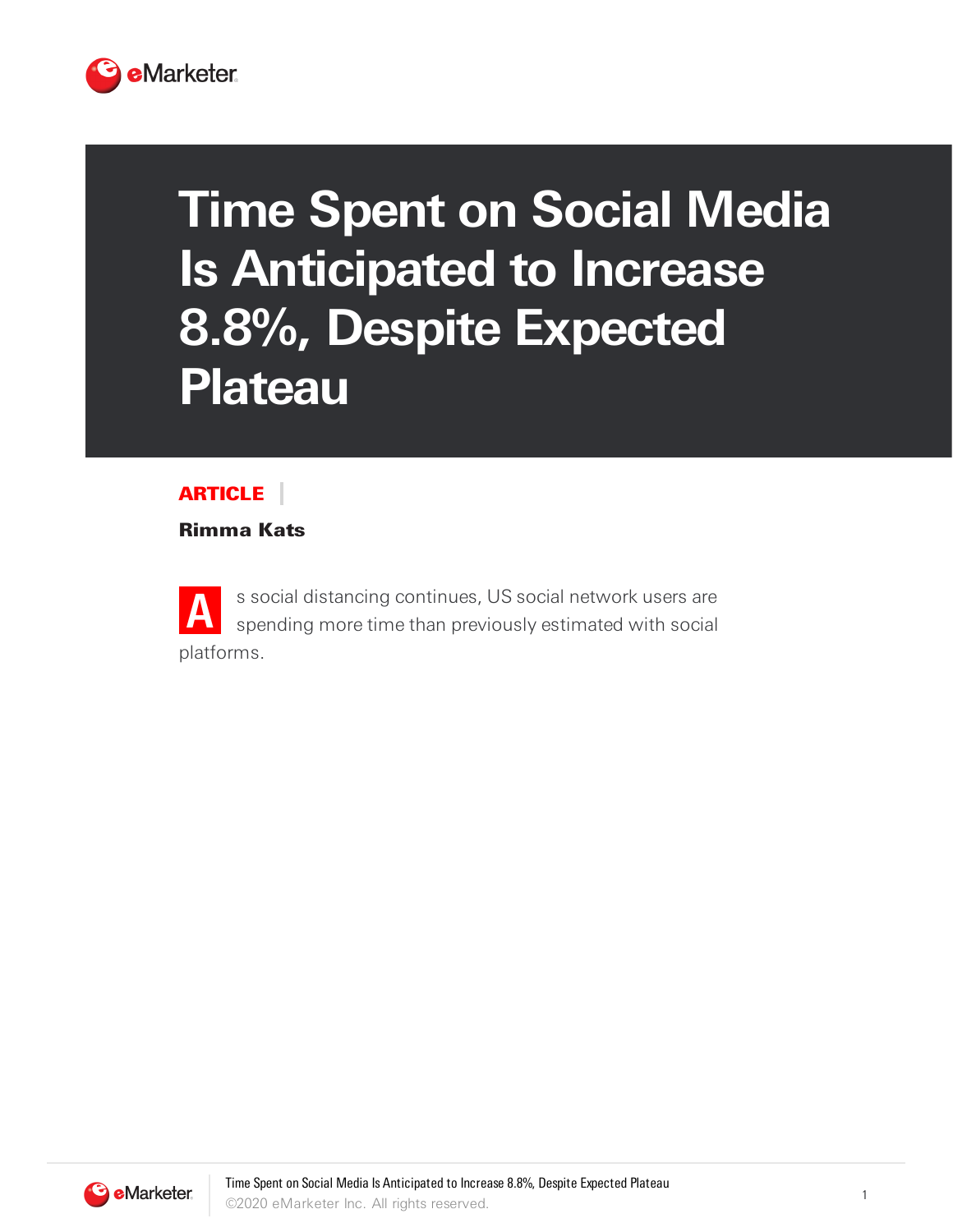

Social network users will spend a daily average of 1 hour, 22 minutes with social networks this year, an increase of roughly 6 minutes from our previous forecast. While higher engagement numbers may be promising for marketers, it's important to note that these heightened levels may return to normal in 2021 and 2022.

## **Read More:**

- **US Consumers Are Flocking to TikTok**
- COVID-19 Hinders Influencer Marketing Collaborations, Causes Some Creators to Shift Focus
- The Weekly Listen: Quibi Arrives, COVID-19's Lasting Effects and a TikTok YouTube

eMarketer and Business Insider Intelligence have [joined](https://e.businessinsider.com/click/19566259.64/aHR0cHM6Ly93d3cuYnVzaW5lc3NpbnNpZGVyLmNvbS9idXNpbmVzcy1pbnNpZGVyLWludGVsbGlnZW5jZS1lbWFya2V0ZXItbWVyZ2VyLWRldGFpbHMtMjAxOS03P3V0bV9zb3VyY2U9VHJpZ2dlcm1haWwmdXRtX21lZGl1bT1lbWFpbCZ1dG1fY2FtcGFpZ249UG9zdCUyMEJsYXN0JTIwYmlpLWRpZ2l0YWwtbWVkaWE6JTIwZU1hcmtldGVyJTIwZXN0aW1hdGVzJTIwdGhhdCUyMFNuYXBjaGF0JTI3cyUyMFVLJTIwdXNlciUyMGJhc2UlMjBncmV3JTIwZmFzdGVyJTIwaW4lMjAyMDE5JTIwdGhhbiUyMHByZXZpb3VzbHklMjBleHBlY3RlZCZ1dG1fdGVybT1CSUklMjBMaXN0JTIwRE1lZGlhJTIwQ29udGVudCUyME9OTFk/5b885b9fb43a611bf17b08c3B0cd3ee9a) forces to become the leading research company focused